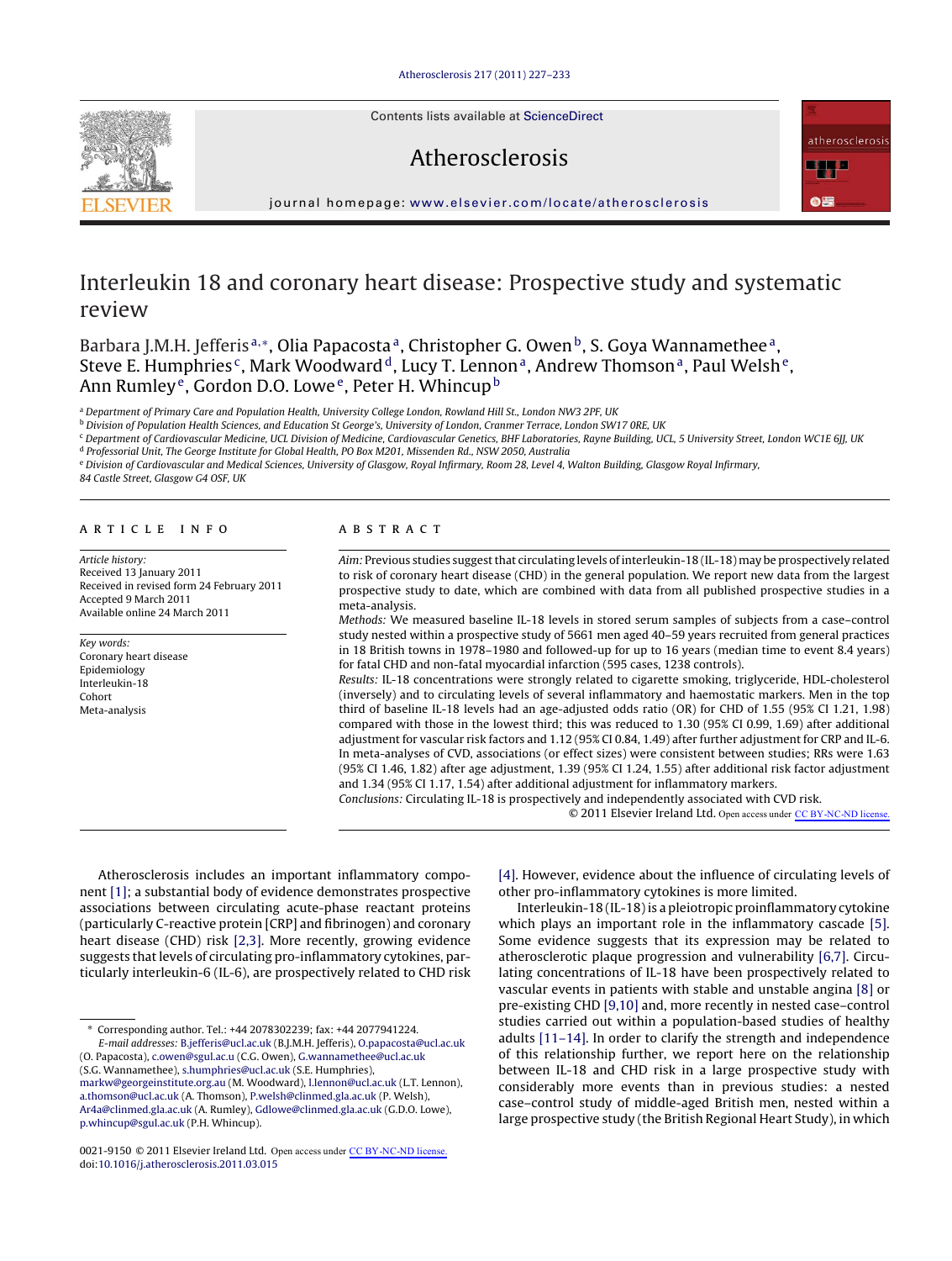we have previously reported data on the relations of CRP and IL-6 to CHD [\[4,15\]. T](#page-5-0)o place our results in context, we have performed a systematic review and meta-analysis of all published prospective studies examining the relationship of IL-18 and CHD, also correcting for regression dilution bias.

## **1. Methods**

## 1.1. British Regional Heart Study

In 1978–1980, 7735 men aged 40–59 years were randomly selected from general practice registers in each of 24 British towns and invited to take part in the British Regional Heart Study (response rate 78%). Nurses administered questionnaires, made physical measurements, recorded an electrocardiogram (ECG) and collected non-fasting venous blood samples; in 5661 men in 18 of the study towns, serum was stored at −20 ◦C for subsequent analysis [\[16\]. P](#page-5-0)re-existing CHD was defined on the basis of a history of a doctor diagnosis of CHD, a positive history of angina or possible MI on the Rose (WHO) chest pain questionnaire or an ECG consistent with definite or possible CHD. All men were monitored subsequently for all-cause mortality and for cardiovascular morbidity, with a follow up loss of <1% [\[17\]. F](#page-5-0)atal CHD cases were ascertained through National Health Service Central Registers on the basis of a death certificate with ICD-9 codes 410-414. The diagnosis of non-fatal myocardial infarction (MI) was based on reports from general practitioners, supplemented by regular reviews of general practice records, and diagnosed in accordance with World Health Organisation criteria [\[17\]. A](#page-5-0) nested case-control study was established, based on all 643 CHD cases (279 CHD deaths and 364 cases of non-fatal MI) occurring between 1978 and 1995 and a total of 1278 controls (2 per case) "frequency matched" to cases on town of residence and age in 5-year bands was randomly selected from among men who had survived to the end of the study period (31/12/1995) free from incident CHD (the maximum followup time was 16 years and among the cases, the median time to event was 8.4 years). Serum samples were available for 595 of these cases and 1238 controls for IL-18 measurements to be carried out in 2004–2005. A sub-sample of 158 men had fasting serum samples drawn in both 1996 and 2000, and these were analysed for IL-18, in 2004–2005 in the same laboratory using the same methods [\[4\], i](#page-5-0)n order to correct associations for regression dilution bias.

#### 1.2. Laboratory methods

Serum concentrations of IL-18 and IL-6 were assayed using enzyme immunoassays (R and D Systems, Oxford, UK) by laboratory personnel who were blind to the case–control status of samples. The intra- and inter-assay coefficients of variation for IL-18 were 5.6% and 10.4% respectively. CRP, serum amyloid A (SAA), intercellular adhesion molecule 1 (ICAM-1), vascular cell adhesion molecule 1 (VCAM-1), E-selectin, P-selectin, von Willebrand factor (vWF), fibrin-D dimer and tissue plasminogen activator (t-PA) antigen were assayed as previously reported [\[15,18–21\].](#page-5-0)

## 1.3. Statistical analysis

We pre-specified case–control analyses by thirds of IL-18 values in controls. Unmatched stratified logistic regression was fitted using unconditional maximum likelihood methods (SAS version 8.1). Models were fitted adjusted for (i) age (model 1), (ii) additionally for cigarette smoking (model 2), (iii) additionally for other established cardiovascular risk factors (blood pressure, total cholesterol, HDL cholesterol, body mass index [as continuous covariates], history of diabetes, history of CHD, social class and usual physical activity [as categorical covariates]) (model 3) and (iv) additionally for other inflammatory markers (IL-6 and C-reactive protein [continuous covariates, log transformed because of skewed distribution]) (model 4). Rosner's method for univariate models was used to calculate regression dilution ratios (RDRs) on a subset of men with repeated IL-18 measurements, using a linear regression model of the repeat measurement predicted by the first measurement [\[22\].](#page-5-0)

## 1.4. Systematic review

A systematic review of all papers, letters, abstracts and review articles reporting on prospective associations between circulating interleukin-18 levels and CHD risk was conducted according to PRISMA guidelines. Relevant studies published between 1945 (Web of Science), 1970 (PubMed), 1974 (Embase) and October 2009 were identified from databases, by scanning reference lists and review articles and consulting experts in the field. Additionally, studies were sought using a combined text word and MESH/subject heading (for PubMed and Embase only) using the search strategy detailed in [Web Table 1. T](#page-5-0)he review was restricted to studies carried out on human subjects and written in the English language. Studies eligible for inclusion in the current review included prospective cohort studies or nested case–control studies based on approximately general populations (where participants were not selected on the basis of pre-existing disease) and prospective studies of patients with pre-existing coronary artery disease (CAD). Populations defined using other criteria (for example, preexisting diabetes or metabolic syndrome) were excluded. Studies had to include at least one year of follow-up for CHD events following baseline IL-18 measurements. Relevant CHD events included fatal CHD, non-fatal CHD or all CHD (fatal and non-fatal). Studies including CHD and stroke outcome in a combined "cardiovascular disease" end point were included, although a sub-analysis was conducted to check for differences in the associations between IL-18 and CHD and CVD endpoints. Data were extracted by two researchers in accordance with a pre-specified fixed protocol; discrepancies were resolved by discussion. Odds ratios (ORs) or hazard ratios (HRs) providing estimates of relative risk (RR) for CHD for the highest third of the control IL-18 distribution compared with the lowest third were sought, in models adjusted for: (i) age (and gender where appropriate) (model 1), (ii) age and established cardiovascular risk factors (particularly blood lipids, cigarette smoking, blood pressure, diabetes) (model 2) and (iii) age, established cardiovascular risk factors and other inflammatory markers (IL-6 and C-reactive protein) (model 3). If estimates could not be obtained from published reports, they were sought directly from study authors, with supplementary descriptive data as required.

## 1.5. Statistical analysis

The meta-analysis was carried out using STATA 10. Estimates of log ORs or log HRs for different studies were combined using an inverse-variance weighted average in a fixed effects model: fixed effects were chosen over random effects because we did not have reason to expect different magnitude of results between studies. Between-study heterogeneity was assessed using the  $I^2$ statistic. Funnel plots were examined and tests described by Begg [\[23\]](#page-5-0) and Egger [\[24\]](#page-5-0) for small study bias were also performed. Pre-specified sensitivity analyses were undertaken using metaregression to investigate heterogeneity between studies with (i) CVD endpoints (combined CHD and other cardiovascular endpoints) compared to CHD and (ii) studies of approximately general populations compared with studies of patients with CAD.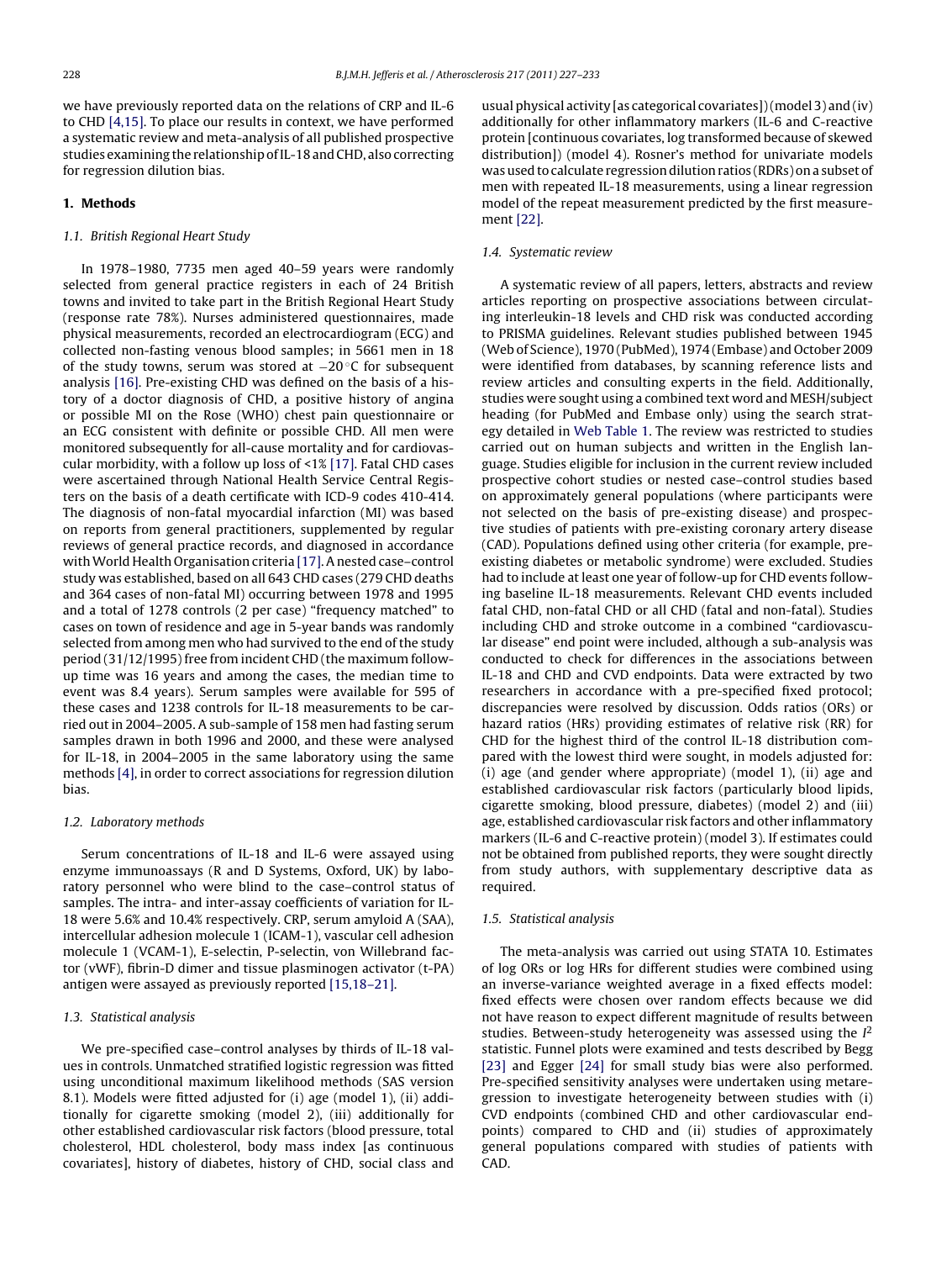#### **Table 1**

Baseline characteristics of men with coronary heart disease and of age and town-matched controls. Mean (SD) or n (%).

|                                                            | Cases<br>$(n = 595)$ | Controls<br>$(n=1238)$ | $p$ (no difference) |
|------------------------------------------------------------|----------------------|------------------------|---------------------|
|                                                            |                      |                        |                     |
| Age (years)                                                | 52.6(5.2)            | 52.5(5.3)              | Matched             |
| Current smoker $(n, \mathcal{X})$                          | 304(51.2)            | 521 (42.2)             | < 0.001             |
| Evidence of coronary disease $(n, \mathcal{X})$            | 247(41.5)            | 327(26.4)              | < 0.001             |
| History of diabetes $(n, \mathcal{X})$                     | 16(2.7)              | 18(1.5)                | 0.091               |
| $>2$ drinks alcohol/day $(n, %$                            | 120(20.2)            | 278 (22.5)             | 0.262               |
| Non-manual occupation $(n, \mathcal{X})$                   | 184 (32.3)           | 465 (38.7)             | 0.009               |
| Physical activity (inactive/occasional) $(n, \mathcal{X})$ | 275(46.7)            | 493(40.4)              | 0.011               |
| <b>Physical measurements</b>                               |                      |                        |                     |
| Body mass index $(kg/m2)$                                  | 25.9(3.4)            | 25.4(3.3)              | 0.001               |
| Systolic blood pressure (mm Hg)                            | 151.8(21.8)          | 146.7 (20.9)           | < 0.001             |
| Diastolic blood pressure (mm Hg)                           | 85.7 (13.8)          | 82.8 (13.2)            | < 0.001             |
| FEV <sub>1</sub> (L/min) <sup>a</sup>                      | 3.10(0.65)           | 3.21(0.71)             | 0.002               |
| Blood sample                                               |                      |                        |                     |
| Total cholesterol (mmol/L)                                 | 6.64(1.06)           | 6.20(0.99)             | < 0.001             |
| HDL cholesterol (mmol/L)                                   | 1.09(0.27)           | 1.15(0.27)             | < 0.001             |
| Triglyceride ( $mmol/L$ ) <sup>b</sup>                     | 1.95(0.69, 5.51)     | 1.70(0.57, 5.02)       | < 0.001             |
| IL-18 $(pg/mL)^b$                                          | 302.0 (117.1, 779.1) | 275.4 (106.8, 710.6)   | 0.001               |
| C-reactive protein $(mg/L)^b$                              | 2.51 (0.30, 20.95)   | 1.45(0.14, 15.11)      | < 0.001             |
| IL-6 $(pg/mL)^b$                                           | 2.75(0.81, 9.32)     | 2.29(0.65, 8.11)       | < 0.001             |

<sup>a</sup> FEV<sub>1</sub> adjusted for  $[$ (cohort mean height)<sup>2</sup>/height<sup>2</sup>].

**b** Geometric mean and 95% range.

## **2. Results**

## 2.1. British Regional Heart Study

Established vascular risk factors showed highly significant differences between cases and controls in the expected directions (Table 1). Geometric mean IL-18 levels were higher among cases than controls (percentage difference 9.0%, 95% CI 4.0–14.0%,  $p \le 0.001$ ). Baseline IL-18 levels in the control population were strongly related to cigarette smoking, triglyceride, HDL-cholesterol (inversely), acute phase proteins (CRP, SAA), IL-6, cellular adhesion molecules (ICAM-1, VCAM-1, E-selectin, P-selectin) and with haemostatic variables (vWF, fibrin D-dimer and t-PA). IL-18 levels were weakly related to diastolic BP, but were not appreciably related to age, BMI, total cholesterol, physical activity or to other established CHD risk factors ([Table 2\).](#page-3-0) In a comparison of men in the top third compared with those in the bottom third of baseline IL-18 levels, the age-adjusted OR for CHD was 1.55 (95% CI 1.21, 1.98) [\(Table 3\).](#page-3-0) Adjustment for cigarette smoking slightly attenuated this OR, while additional adjustment for other vascular risk factors reduced the OR to 1.30 (95% CI 0.99, 1.69). Additional adjustment for CRP and IL-6 reduced the OR to 1.12 (95% CI 0.81, 1.55). In the last adjusted model, the OR for CVD for a doubling in CRP was 1.23 (95% CI 1.13, 1.33) and 1.15 (95% CI 1.00, 1.33) for a doubling in IL-6 (data not presented). Repeating the analysis excluding men with established CHD had little material impact on the results ([Table 3\).](#page-3-0) An RDR of 0.71 (95% CI 0.61, 0.81) was calculated for the 158 men with IL-18 levels measured 4 years apart [\[25\]. T](#page-5-0)he OR of CHD among men in the top third of IL-18 compared with the lowest third, adjusted for age and vascular risk factors, increased from 1.30 (95% CI 0.99, 1.69) to 1.45 (95% CI 0.99, 2.09) after correction for regression dilution.

#### 2.2. Meta-analysis

From 458 studies identified, eleven relevant prospective studies (flow diagram, [Web Fig. 1\),](#page-5-0) plus the BRHS were selected for the meta-analysis. Of the twelve included, eight were based on approximately general populations [\[11–14,26–28\]](#page-5-0) and four on patients with CAD or at high risk of CHD [\[9,10,29,30\];](#page-5-0) in all, these studies included a total of 3047 CVD cases and 11,071 control individuals ([Web Table 2\).](#page-5-0) We were able to obtain relevant estimates for models 1 and 2 for all twelve studies and for model 3 for eleven studies [\(Web Table 3\).](#page-5-0) In nine studies the outcome was CHD and in the other three CHD was combined with other cardiovascular disease (CVD) e.g. stroke, and reported here as CVD. All studies except one [\[26\]](#page-5-0) used ELISAs produced by one of two manufacturers. Estimates of the age-adjusted ORs and HRs [\(Fig. 1\)](#page-4-0) showed little evidence of heterogeneity between studies ( $l^2$ , 12%,  $p = 0.327$ ); there was no strong evidence of bias (examining the funnel plot for asymmetry and Egger test,  $p = 0.108$ ; Begg test,  $p = 0.451$ , [Web Fig. 2\).](#page-5-0) The age and gender adjusted RR of CVD (for the highest third of IL-18 compared with the lowest third of IL-18) in a fixed-effect meta-analysis was 1.64 (95% CI 1.48, 1.83). Adjustment for established cardiovascular risk factors reduced the RR to 1.35 (95% CI 1.25, 1.51); additional adjustment for inflammatory markers (CRP and IL-6) somewhat reduced the RR to 1.34 (95% CI 1.17, 1.53), although the increase in RR remained statistically significant ([Web](#page-5-0) [Fig. 3\).](#page-5-0) In age-adjusted analyses, RR estimates in approximately general populations (1.55 [95% CI 1.36, 1.77]) and patients with CAD (1.82 [95% CI 1.53, 2.18]) respectively were not appreciably different ( $F = 2.13$ ,  $p = 0.176$ ). Similarly, there was no evidence of a systematic difference in RR estimates between studies with the outcome of CHD (1.62 [95% CI 1.43, 1.81]) compared to CVD (RR 1.79 [95% CI 1.36, 2.34]) ( $F = 0.38$ ,  $p = 0.552$ ). Further meta-regressions did not find consistent evidence that RR estimated differed by gender, geographic location, sample storage temperature, study date or follow-up period (data not presented). The RR for CVD among participants in the top third of IL-18 compared with the lowest third and adjusted for age, gender, lipids, BMI and behavioural risk factors corrected using the RDR of 0.71 was 1.53 (95% CI 1.37, 1.79).

## **3. Discussion**

In this large population-based prospective study among mainly healthy middle-aged men, baseline circulating IL-18 concentrations were positively associated with CHD risk. Once conventional vascular risk factors were accounted for, the strength of the independent relationship was modest, with CHD risk in the highest third of the IL-18 distribution being approximately 30% higher than that in the lowest third. Positive associations between IL-18 and CHD are consistent with its postulated role in atherosclerotic plaque progression and rupture [\[6,7\]. I](#page-5-0)L-18 is an important regulator of both innate and acquired immune responses [\[5\]. I](#page-5-0)t is present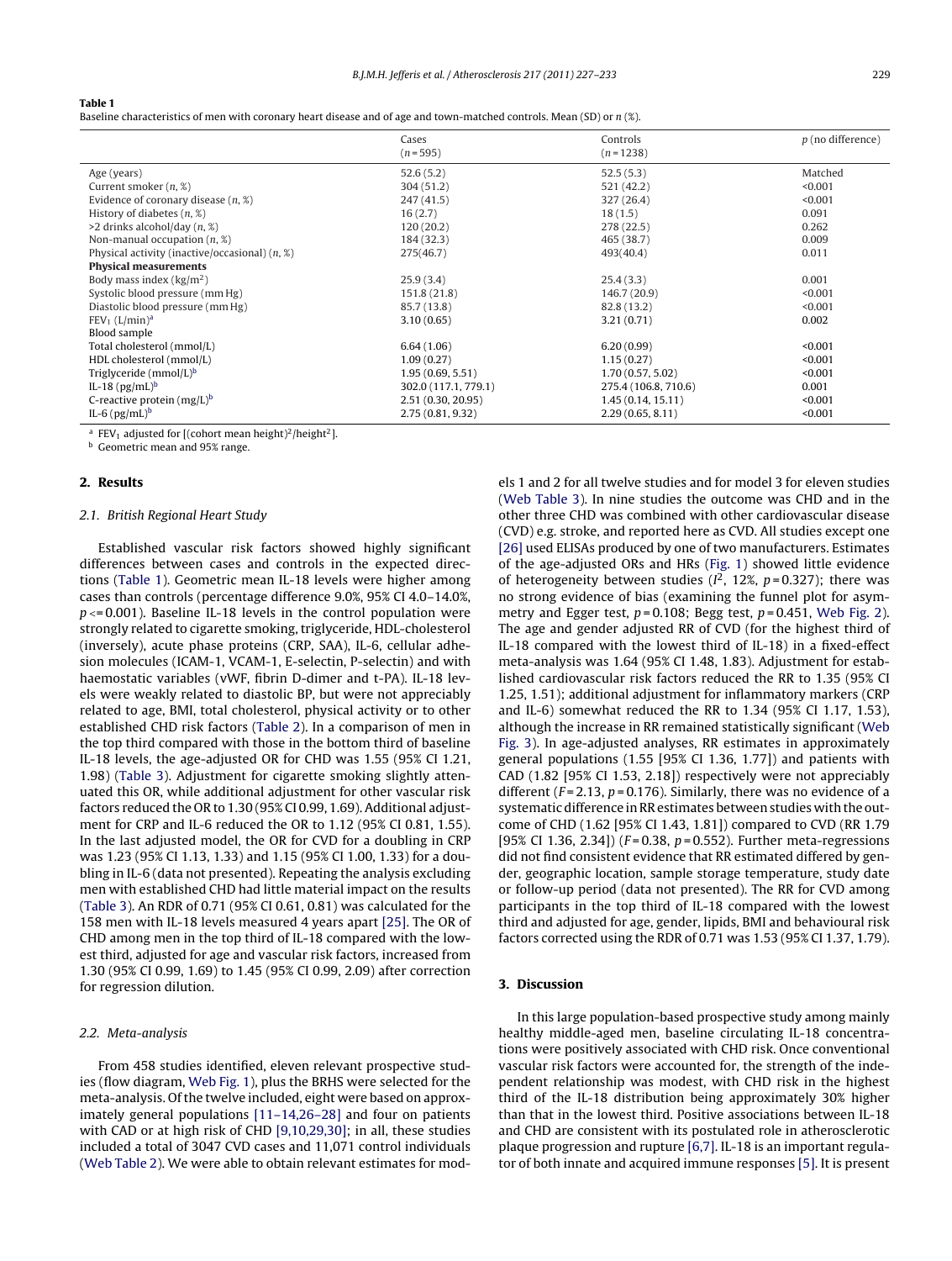### <span id="page-3-0"></span>**Table 2**

Association between IL-18 (thirds) and cardiovascular risk factors in the coronary heart disease control sample ( $n=1237$ ).

|                                                    | Thirds of IL-18               |         |                                   |         |                                  |         |                                           |
|----------------------------------------------------|-------------------------------|---------|-----------------------------------|---------|----------------------------------|---------|-------------------------------------------|
|                                                    | Low 29-233 pg/mL<br>$(n=411)$ |         | Middle 234-345 pg/mL<br>$(n=413)$ |         | High 346-2068 pg/mL<br>$(n=414)$ |         | $p$ (trend), adjusted<br>for age and town |
|                                                    | Mean or n                     | SE or % | Mean or n                         | SE or % | Mean or n                        | SE or % |                                           |
| Age                                                | 52.5                          | 0.3     | 52.1                              | 0.3     | 52.8                             | 0.3     | 0.609                                     |
| Current smoker $(n, \mathcal{X})$                  | 133                           | 32.4    | 188                               | 45.7    | 200                              | 48.3    | < 0.001                                   |
| $>2$ drinks alcohol/day $(n, %$                    | 98                            | 23.8    | 86                                | 20.9    | 94                               | 22.7    | 0.558                                     |
| Evidence of CHD at entry $(n, \mathcal{X})$        | 106                           | 25.8    | 113                               | 27.4    | 108                              | 26.1    | 0.773                                     |
| History of diabetes at baseline $(n, \mathcal{X})$ | $\overline{7}$                | 1.7     | 6                                 | 1.5     | 6                                | 1.5     | 0.770                                     |
| Non-manual occupations $(n, \mathcal{X})$          | 181                           | 45.1    | 145                               | 36.4    | 139                              | 34.3    | 0.016                                     |
| Physical Activity (inactive/occasional) (n, %)     | 152                           | 37.7    | 169                               | 41.6    | 172                              | 41.8    | 0.656                                     |
| Body mass index $\frac{\text{kg}}{m^2}$            | 25.1                          | 0.2     | 25.5                              | 0.2     | 25.6                             | 0.2     | 0.052                                     |
| Systolic blood pressure (mm Hg)                    | 144.6                         | 1.0     | 146.9                             | 1.0     | 148.4                            | 1.0     | 0.033                                     |
| Diastolic blood pressure (mm Hg)                   | 81.0                          | 0.6     | 83.8                              | 0.6     | 83.4                             | 0.6     | 0.018                                     |
| $FEV1$ [adjusted] (L/min) <sup>a</sup>             | 3.26                          | 0.04    | 3.20                              | 0.04    | 3.16                             | 0.04    | 0.617                                     |
| Total cholesterol (mmol/L)                         | 6.14                          | 0.05    | 6.23                              | 0.05    | 6.21                             | 0.05    | 0.394                                     |
| HDL cholesterol (mmol/L)                           | 1.20                          | 0.01    | 1.15                              | 0.01    | 1.11                             | 0.01    | < 0.001                                   |
| Triglycerides (mmol/L) <sup>b</sup>                | 0.19                          | 0.01    | 0.22                              | 0.01    | 0.26                             | 0.01    | < 0.001                                   |
| Haematocrit (%)                                    | 41.91                         | 0.45    | 42.79                             | 0.45    | 42.45                            | 0.45    | 0.700                                     |
| Homocysteine ( $mmol/L$ ) <sup>b</sup>             | 1.10                          | 0.01    | 1.12                              | 0.01    | 0.16                             | 0.01    | 0.011                                     |
| Insulin $(mU/L)^b$                                 | 1.07                          | 0.02    | 1.05                              | 0.02    | 1.13                             | 0.02    | 0.032                                     |
| Glucose ( $mmol/L$ ) <sup>b</sup>                  | 0.74                          | 0.004   | 0.74                              | 0.004   | 0.74                             | 0.004   | 0.690                                     |
| C-reactive protein $(mg/L)^b$                      | 0.05                          | 0.03    | 0.15                              | 0.03    | 0.30                             | 0.03    | < 0.001                                   |
| Serum amyloid A protein $(mg/L)^b$                 | 0.81                          | 0.02    | 0.83                              | 0.02    | 0.88                             | 0.02    | 0.003                                     |
| White cell count $(10^9/L)^b$                      | 0.83                          | 0.01    | 0.85                              | 0.01    | 0.85                             | 0.01    | 0.011                                     |
| Albumin $(g/L)$                                    | 44.7                          | 0.1     | 44.6                              | 0.1     | 44.3                             | 0.1     | 0.003                                     |
| Globulin $(g/L)$                                   | 28.9                          | 0.2     | 28.9                              | 0.2     | 29.3                             | 0.2     | 0.101                                     |
| E-selectin $(ng/mL)^b$                             | 1.74                          | 0.01    | 1.77                              | 0.01    | 1.82                             | 0.01    | < 0.001                                   |
| P-selectin $(ng/mL)^b$                             | 2.00                          | 0.01    | 2.01                              | 0.01    | 2.07                             | 0.01    | 0.001                                     |
| ICAM 1 $(ng/mL)^b$                                 | 2.43                          | 0.01    | 2.47                              | 0.01    | 2.52                             | 0.01    | < 0.001                                   |
| VCAM 1 $(ng/mL)^b$                                 | 2.62                          | 0.01    | 2.64                              | 0.01    | 2.66                             | 0.01    | 0.008                                     |
| von Willebrand factor (IU/dL) <sup>b</sup>         | 2.00                          | 0.01    | 2.01                              | 0.01    | 2.05                             | 0.01    | < 0.001                                   |
| Fibrin D-dimer $(ng/mL)^b$                         | 1.86                          | 0.02    | 1.88                              | 0.02    | 1.93                             | 0.02    | 0.008                                     |
| t-PA $(ng/mL)^b$                                   | 0.97                          | 0.01    | 1.01                              | 0.01    | 1.06                             | 0.01    | < 0.001                                   |
| IL-6 $(pg/mL)^b$                                   | 0.31                          | 0.01    | 0.36                              | 0.01    | 0.41                             | 0.01    | < 0.001                                   |

<sup>a</sup> FEV adjusted for [(cohort mean height)<sup>2</sup>/height<sup>2</sup>].

**b** Values are transformed to log base 10.

in human atherosclerotic lesions, and at higher concentrations in unstable plaques [\[6\]. I](#page-5-0)n animal models, IL-18 administration leads to increases in atherosclerotic lesion size and promotes increased numbers of T-lymphocytes in the lesion [\[31\],](#page-6-0) suggesting that it may be of pathogenic importance in the tissue. We show that elevated IL-18 is associated with increased CVD risk, but whether this observation is indicative of IL-18 being causal in plaque rupture, or whether rupture prone plaques "leak" IL-18 into the circulation (reverse causality), or the association is coincidental, is currently unknown.

In addition to providing the largest prospective study of IL-18 and CHD risk reported to date (with almost twice as many CHD cases as the next largest study), the meta-analysis results, based on data from all published prospective studies, suggest that there is an independent association between IL-18 and CHD risk, independent of classical risk factors, with higher risk consistently observed

#### **Table 3**

Odds ratios for coronary heart disease in men by thirds of IL-18 and for continuous (doubling of) IL-18.

| IL-18 values                                                                  | Cases | Controls | OR (95% CI)          |                      |                  |                      |  |
|-------------------------------------------------------------------------------|-------|----------|----------------------|----------------------|------------------|----------------------|--|
| Thirds                                                                        | N     | N        | Model 1 <sup>a</sup> | Model 2 <sup>b</sup> | Model $3c$       | Model 4 <sup>d</sup> |  |
| All participants, $n = 1833$ (range pg/mL)                                    |       |          |                      |                      |                  |                      |  |
| 346-2068                                                                      | 242   | 414      | 1.55(1.21, 1.98)     | 1.48(1.15, 1.90)     | 1.30(0.99, 1.69) | 1.12 (0.84, 1.49)    |  |
| 234-345                                                                       | 193   | 413      | 1.24(0.96, 1.59)     | 1.19(0.92, 1.54)     | 1.06(0.81, 1.39) | 1.04(0.78, 1.38)     |  |
| $29 - 233$                                                                    | 160   | 411      |                      |                      |                  |                      |  |
| Total                                                                         | 595   | 1238     |                      |                      |                  |                      |  |
| Continuous doubling of IL-18 <sup>e</sup>                                     |       |          | 1.30(1.12, 1.50)     | 1.23(1.09, 1.47)     | 1,21(1,03,1.42)  | 1.14(0.96, 1.34)     |  |
| p trend <sup>e</sup>                                                          |       |          | 0.003                | 0.008                | 0.032            | 0.191                |  |
| Participants without baseline CHD (BRHS definition), $n = 1259$ (range pg/mL) |       |          |                      |                      |                  |                      |  |
| 346-2068                                                                      | 150   | 306      | 1.63 (1.19 2.22)     | 1.53(1.12, 2.10)     | 1.29(0.92, 1.80) | 1.11(0.77, 1.50)     |  |
| 234-345                                                                       | 105   | 300      | 1.16(0.841.60)       | 1.09(0.79, 1.52)     | 1.03(0.73, 1.46) | 1.05(0.73, 1.51)     |  |
| $47 - 233$                                                                    | 93    | 305      |                      |                      |                  |                      |  |
| Total                                                                         | 348   | 911      |                      |                      |                  |                      |  |
| Continuous doubling of IL-18 <sup>e</sup>                                     |       |          | 1.31(1.09, 1.57)     | 1,27(1.06, 1.53)     | 1.16(0.95, 1.41) | 1.09(0.88, 1.35)     |  |
| p trend <sup>e</sup>                                                          |       |          | 0.030                | 0.056                | 0.343            | 0.758                |  |

 $a$  Model 1 = age + town.

 $<sup>b</sup>$  Model 2 = Model 1 + smoking.</sup>

<sup>c</sup> Model 3 = Model 2 + blood pressure, total cholesterol, HDL, body mass index, history of diabetes, CHD, social class, physical activity.

<sup>d</sup> Model 4 = Model 3 +  $log_{10}$  C-reactive protein (mg/L),  $log_{10}$  IL-6 (pg/mL).

e OR of MI per 1 log<sub>2</sub> increase in log<sub>2</sub>(IL-18), i.e. a doubling of IL-18, p value for trend using IL-18 as a continuous variable.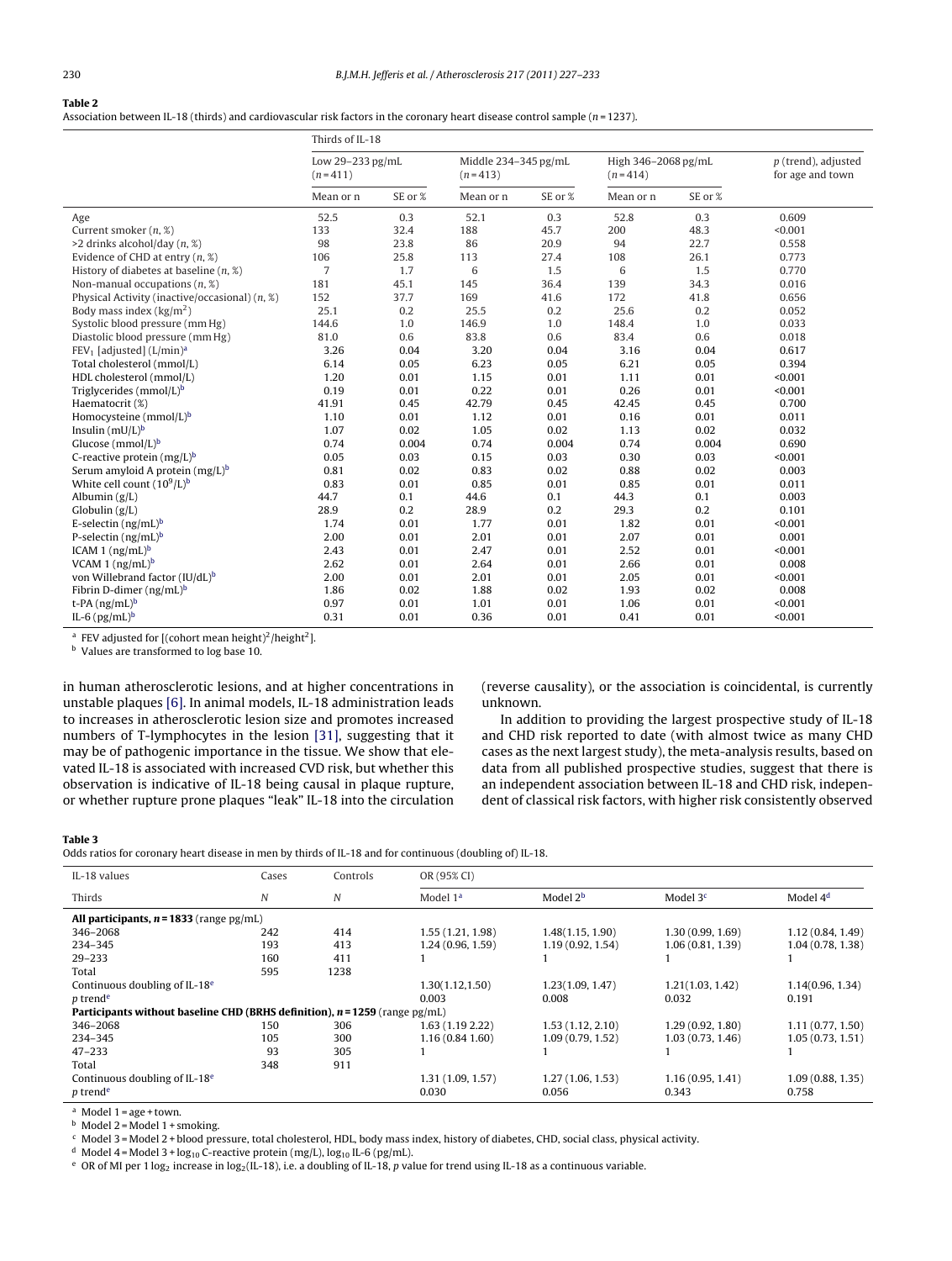<span id="page-4-0"></span>

**Fig. 1.** Associations of baseline IL-18 level and risk of onset of CHD in 12 studies, adjusted for age and gender. Models ordered by statistical weight.

in all studies. The effect is maintained even after adjustment for both established cardiovascular risk markers and for inflammatory markers. In the BRHS data the association of IL-18 with incident CHD was not significant after adjustment for CRP and IL-6, although CRP remained an independent predictor of CHD suggesting separate pathways from CRP and IL-18 to CHD risk. The RR adjusted for other inflammatory markers was of the order of 35% in the metaanalysis, so the strength of association with CHD is slightly smaller than that estimated for CRP in a recentmeta-analysis, similar to that for erythrocyte sedimentation rate and stronger than that for von Willebrand factor [\[3\]. H](#page-5-0)owever it is possible that intra-individual variability of IL-18 could lead to under-estimation of the strength of its association with CHD risk, as previously reported for IL-6 [\[4\]. W](#page-5-0)e report, for the first time, a serial study of IL-18 measurements over 4 years, and use this data to correct for regression dilution bias. The RDR-corrected RR adjusted for established risk factors from the meta-analysis strengthened somewhat from 1.35 to 1.53 (95% CI 1.37, 1.79); more similar to the magnitude of the uncorrected adjusted association of CRP with CHD [\[3\].](#page-5-0)

However, in the present study population, after adjustment for established risk factors the strength of the association between IL-18 and CHD was weaker than both the associations with other established risk factors such as blood pressure and cholesterol [\[32\],](#page-6-0) and the associations of other inflammatory markers [\[4,15\].](#page-5-0) These results therefore provide little support for the value of IL-18 as a predictor of risk in individual subjects. In the north Glasgow MONICA cohort study (included in the meta-analysis), IL-18 added less than 0.1% to the prediction of CVD using the ASSIGN risk score, once standard CVD risk factors and social class were accounted for. They also reported that CRP, a marker consistently associated with CVD events, did add to the prediction of CVD risk, although other studies have found moderate or little evidence for additional value of inflammatory markers as predictors of individual risk [\[27\].](#page-5-0) Nevertheless, IL-18 is still of potential interest as a causal factor in CHD, and potentially as a therapeutic target. In addition to testing of causality by Mendelian randomization studies [\[29\], a](#page-5-0)ny trials of potential IL-18 antagonists would be of interest although we know of no such drugs currently in clinical trials.

Variation within the IL18 gene has been shown to influence circulating levels of IL-18 in both association studies [\[13,33,34\], a](#page-5-0)nd in a genome wide association study [\[35\]. T](#page-6-0)hese SNPs have been reported to be associated with clinical outcome in subjects with coronary artery disease [\[29,36,37\]](#page-5-0) but this is not seen in all studies [\[38,39\].](#page-6-0) IL18 SNPs also are associated with differences in IL-18 production capability by monocytes [\[40–42\]. W](#page-6-0)hile single SNPs in the gene are associated with modest effect on plasma levels, several groups have demonstrated that certain haplotypes defined by up to five SNPs in combination are strongly associated with lower levels of serum IL-18 in healthy individuals where for example subjects carrying two copies of the haplotype had IL-18 concentrations 15–20% lower than those carrying no copies [\[13,33\], a](#page-5-0)nd with lower levels of serum IL-18 in individuals with cardiovascular disease, and with protection from future cardiovascular events [\[29\].](#page-5-0) No non-synonymous variation has been identified in IL18 despite exon sequencing in a number of individuals. It is therefore likely that the functional polymorphism(s) responsible for these observed associations cause differences in promoter activity, mRNA splicing or mRNA stability, but the precise mechanism is currently unknown.

It would therefore be possible to use IL18 genotypes to distinguish association and causation using a Mendelian randomization approach, as has previously been done for CRP [\[43\]](#page-6-0) and fibrinogen [\[44\], s](#page-6-0)uggesting that these factors are not causally related to CHD. Future studies could also examine whether effect modifiers of any associations between IL-18 and CHD; previous studies have demonstrated interactions between IL-18 or IL-18 genotypes and factors related to CHD risk (e.g. metabolic syndrome [\[30\],](#page-5-0) hypertension [\[45\]](#page-6-0) or cigarette smoking [\[46\]\),](#page-6-0) any such interactions could change the predictive value of circulating IL-18 levels.

Compared with previous reports on IL-18, the present community-based study has considerably more CHD events and includes measurements of a wide range of potential confounding factors at study entry. For the first time, we report a meta-analysis of published studies and the potential impact of regression dilution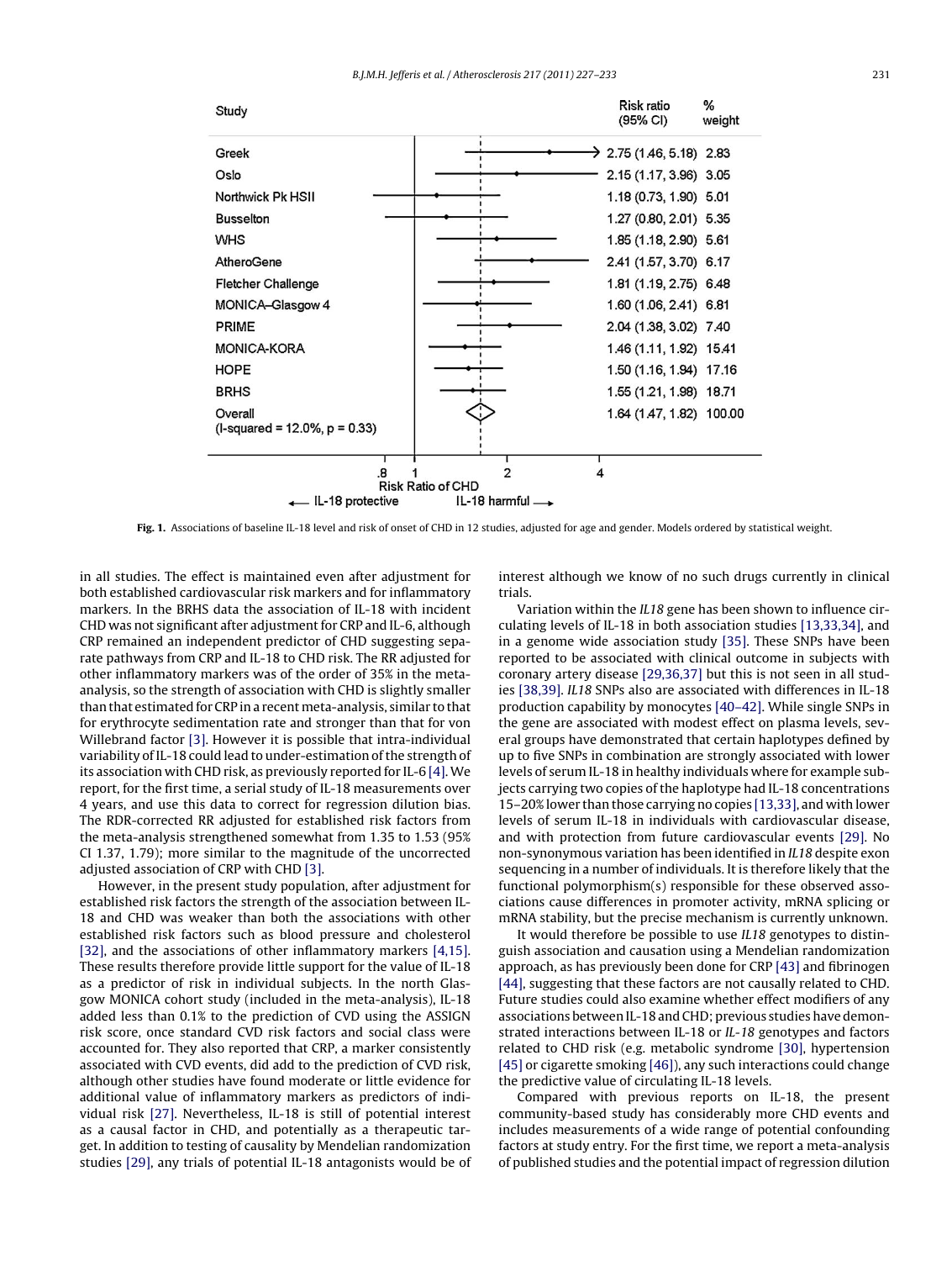<span id="page-5-0"></span>bias. This study, like most others, is limited by having only a single measure of IL-18. However we estimated the intra-individual variability in serum IL-18 levels in a separate sub-study of men measured four years apart. Estimates suggested that the stability of serum IL-18 is similar to several established risk factors e.g. total cholesterol [25] and correction for within-person variability, somewhat strengthened the estimated associations with CHD or CVD. Despite prolonged sample storage before measurements (approximately 24 years at −20 ◦C, which was suboptimal for such a long time span), which might have resulted in underestimation of the association of IL-18 with CHD, the validity of our IL-18 levels is supported by their consistency with those in previously reported studies [11,12], by their associations with independently assessed inflammatory markers and by the consistency of the findings with those of the previously published prospective studies. The meta-analysis of prospective studies included data from all studies identified from three major databases and provided no strong evidence for small study bias. Additionally, sensitivity analyses excluding studies with CVD rather than CHD endpoints and based in high risk rather than general populations did not alter our conclusions. While the analysis of British Regional Heart Study data included only men, nine of the twelve studies in the metaanalysis included women, so our conclusions about the associations between IL-18 and CVD events are generalised to both men and women.

## **4. Conclusions**

The results of the present study and the meta-analysis suggest that IL-18 is prospectively and independently associated with CHD risk, but the association is modest in strength.

## **Conflict of interest**

The authors have no conflict of interest to declare.

## **Acknowledgments**

We are very grateful to the following individuals for providing data in the format required for the meta-analysis for each study. Atherogene: S.Blankenberg, L.Tiret; PRIME: P. Ducimetière, S. Blankenberg, L. Tiret; HOPE: S. Blankenberg, L. Tiret; KORA/Augsberg: W. Koenig, B. Khuseyinova; NPHSII: S. Thompson, J. Cooper; Busselton: J. Hung, M. Knuiman; Greek case series: D. Tziakas, G. Chalikias, J.C. Kaski; 4th Glasgow MONICA: H. Tunstall Pedoe; Women's Health Study, B.M. Everett, P.M. Ridker; OSLO, M. Trøseid, I. Seljeflot and H. Arnesen.

This work was supported by the British Heart Foundation: Professor AG Shaper established the British Regional Heart Study, which is a British Heart Foundation Research Group. PHW, AR, GDOL and SEH are supported by programme grants from the British Heart Foundation [grants RG/04/003, RG/08/013/25942 and RG/08/008]. The views expressed in this paper are those of the authors and not necessarily those of the British Heart Foundation.

### **Appendix A. Supplementary data**

Supplementary data associated with this article can be found, in the online version, at [doi:10.1016/j.atherosclerosis.2011.03.015.](http://dx.doi.org/10.1016/j.atherosclerosis.2011.03.015)

#### **References**

- [1] Ross R. Atherosclerosis an inflammatory disease. N Engl J Med 1999;340:115–26.
- [2] Danesh J, Lewington S, Thompson SG, et al. Plasma fibrinogen level and the risk of major cardiovascular diseases and nonvascular mortality: an individual participant meta-analysis. JAMA 2005;294:1799–809.
- [3] Danesh J, Wheeler JG, Hirschfield GM, et al. C-reactive protein and other circulating markers of inflammation in the prediction of coronary heart disease. N Engl J Med 2004;350:1387–97.
- [4] Danesh J, Kaptoge S, Mann AG, et al. Long-term interleukin-6 levels and subsequent risk of coronary heart disease: two new prospective studies and a systematic review. PLoS Med 2008;5:e78.
- [5] Gracie JA, Robertson SE, McInnes IB. Interleukin-18. J Leukoc Biol 2003;73:213–24.
- [6] Mallat Z, Corbaz A, Scoazec A, et al. Expression of interleukin-18 in human atherosclerotic plaques and relation to plaque instability. Circulation 2001;104:1598–603.
- Gerdes N, Sukhova GK, Libby P, et al. Expression of interleukin (IL)-18 and functional IL-18 receptor on human vascular endothelial cells, smooth muscle cells, and macrophages: implications for atherogenesis. J Exp Med 2002;195: 245–57.
- [8] Blankenberg S, Tiret L, Bickel C, et al. Interleukin-18 is a strong predictor of cardiovascular death in stable and unstable angina. Circulation 2002;106:24–30.
- [9] Blankenberg S, McQueen MJ, Smieja M, et al. Comparative impact of multiple biomarkers and N-terminal pro-brain natriuretic peptide in the context of conventional risk factors for the prediction of recurrent cardiovascular events in the Heart Outcomes Prevention Evaluation (HOPE) Study. Circulation 2006;114:201–8.
- [10] Tziakas DN, Chalikias GK, Kaski JC, et al. Inflammatory and anti-inflammatory variable clusters and risk prediction in acute coronary syndrome patients: a factor analysis approach. Atherosclerosis 2007;193:196–203.
- [11] Blankenberg S, Luc G, Ducimetiere P, et al. Interleukin-18 and the risk of coronary heart disease in European men: the Prospective Epidemiological Study of Myocardial Infarction (PRIME). Circulation 2003;108:2453–9.
- [12] Hung J, Knuiman MW, Divitini ML, et al. C-reactive protein and interleukin-18 levels in relation to coronary heart disease: prospective cohort study from Busselton Western Australia. Heart Lung Circ 2008;17:90–5.
- [13] Thompson SR, Novick D, Stock CJ, et al. Free interleukin (IL)-18 levels, and the impact of IL18 and IL18BP genetic variation, in CHD patients and healthy men. Arterioscler Thromb Vasc Biol 2007;27:2743–9.
- [14] Everett BM, Bansal S, Rifai N, Buring JE, Ridker PM. Interleukin-18 and the risk of future cardiovascular disease among initially healthy women. Atherosclerosis 2009;202:282–8.
- [15] Danesh J, Whincup P, Walker M, et al. Low grade inflammation and coronary heart disease: prospective study and updated meta-analyses. BMJ 2000;321:199–204.
- [16] Shaper AG, Pocock SJ, Walker M, et al. British Regional Heart Study: cardiovascular risk factors in middle-aged men in 24 towns. Br Med J (Clin Res Ed) 1981;283:179–86.
- [17] Walker M, Whincup PH, Shaper AG. The British Regional Heart Study 1975–2004. Int J Epidemiol 2004;33:1185–92.
- [18] Malik I, Danesh J, Whincup P, et al. Soluble adhesion molecules and prediction of coronary heart disease: a prospective study and meta-analysis. Lancet 2001;358:971–6.
- [19] Danesh J, Whincup P, Walker M, et al. Fibrin D-dimer and coronary heart disease: prospective study and meta-analysis. Circulation 2001;103:2323–7.
- [20] Lowe GD, Danesh J, Lewington S, et al. Tissue plasminogen activator antigen and coronary heart disease. Prospective study and meta-analysis. Eur Heart J 2004;25:252–9.
- [21] Whincup PH, Danesh J, Walker M, et al. von Willebrand factor and coronary heart disease: prospective study and meta-analysis. Eur Heart J 2002;23:1764–70.
- [22] Rosner B, Spiegelman D, Willett WC. Correction of logistic regression relative risk estimates and confidence intervals for random within-person measurement error. Am J Epidemiol 1992;136:1400–13.
- [23] Begg CB, Mazumdar M. Operating characteristics of a rank correlation test for publication bias. Biometrics 1994;50:1088–101.
- [24] Egger M, Davey SG, Schneider M, Minder C. Bias in meta-analysis detected by a simple, graphical test. BMJ 1997;315:629–34.
- [25] Emberson JR, Whincup PH, Morris RW, et al. Extent of regression dilution for established and novel coronary risk factors: results from the British Regional Heart Study. Eur J Cardiovasc Prev Rehabil 2004;11:125–34.
- [26] Koenig W, Khuseyinova N, Baumert J, et al. Increased concentrations of Creactive protein and IL-6 but not IL-18 are independently associated with incident coronary events in middle-aged men and women: results from the MONICA/KORA Augsburg case-cohort study, 1984–2002. Arterioscler Thromb Vasc Biol 2006;26:2745–51.
- [27] Woodward M, Welsh P, Rumley A, Tunstall-Pedoe H, Lowe GD. Do inflammatory biomarkers add to the discrimination of cardiovascular disease after allowing for social deprivation? Results from a 10 year cohort study in Glasgow, Scotland. Eur Heart J 2010;31:2669–75.
- [28] Welsh P, Woodward M, Rumley A, MacMahon S, Lowe GD. Does interleukin-18 or tumour necrosis factor-a have an independent association with the risk of coronary heart disease? Results from a prospective study in New Zealand. Cytokine 2010;50:94–8.
- [29] Tiret L, Godefroy T, Lubos E, et al. Genetic analysis of the interleukin-18 system highlights the role of the interleukin-18 gene in cardiovascular disease. Circulation 2005;112:643–50.
- [30] Troseid M, Seljeflot I, Hjerkinn EM, Arnesen H. Interleukin-18 is a strong predictor of cardiovascular events in elderly men with the metabolic syndrome: synergistic effect of inflammation and hyperglycemia. Diabetes Care 2009;32:486–92.